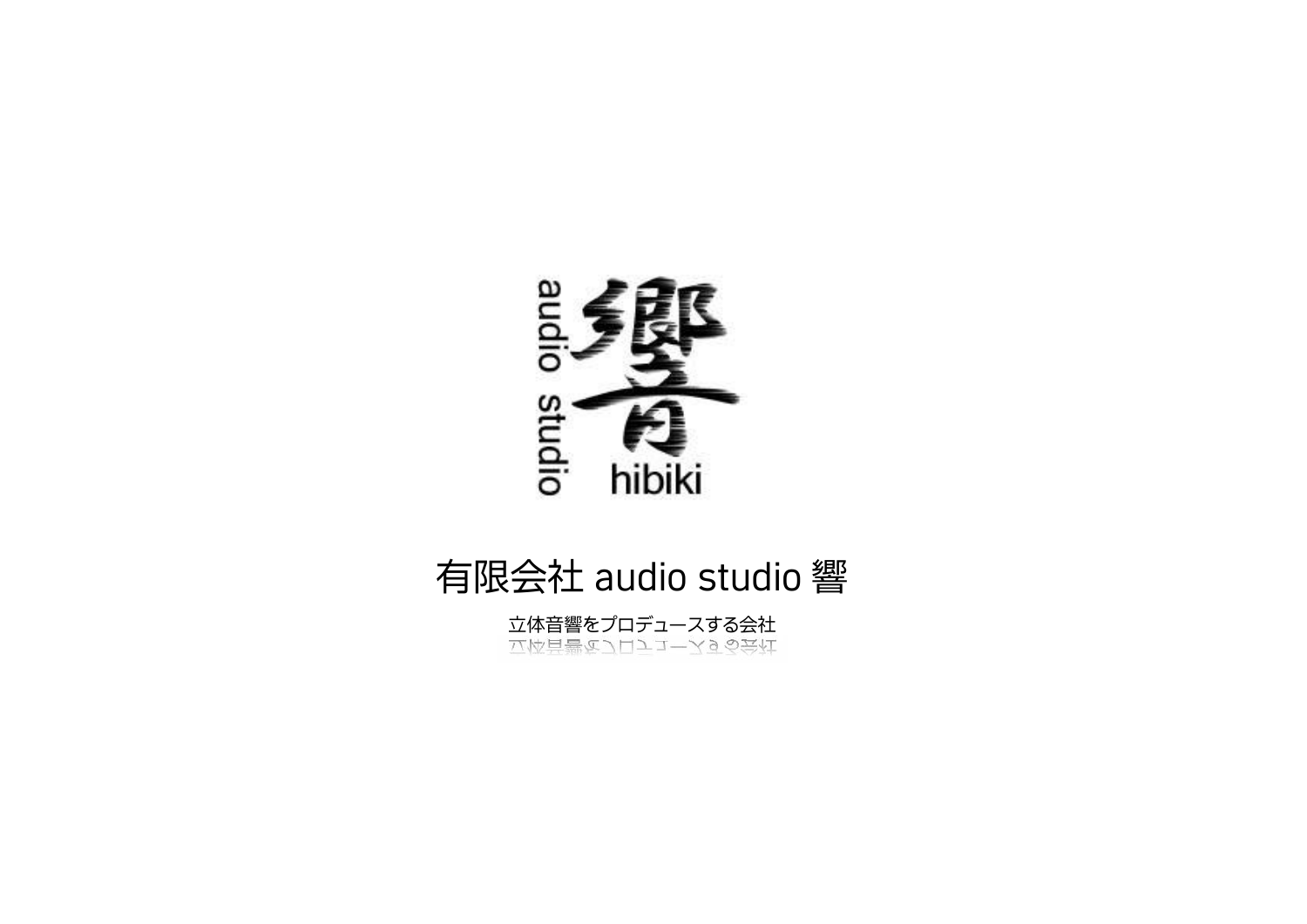

## 「伝わる映像」づくりを「音」でサポートします

テレビ CM や企業プロモーション映像、映画、アニメ・ゲーム等について、数十年間におこなってきた 様々な音楽・音響効果の受注・制作実績をもとに、媒体やジャンル、ターゲット、目的にあわせた サウンドデザインをリーズナブルな価格にてご提案いたします。

立体音響にも対応致します。

まずはお気軽にご相談ください。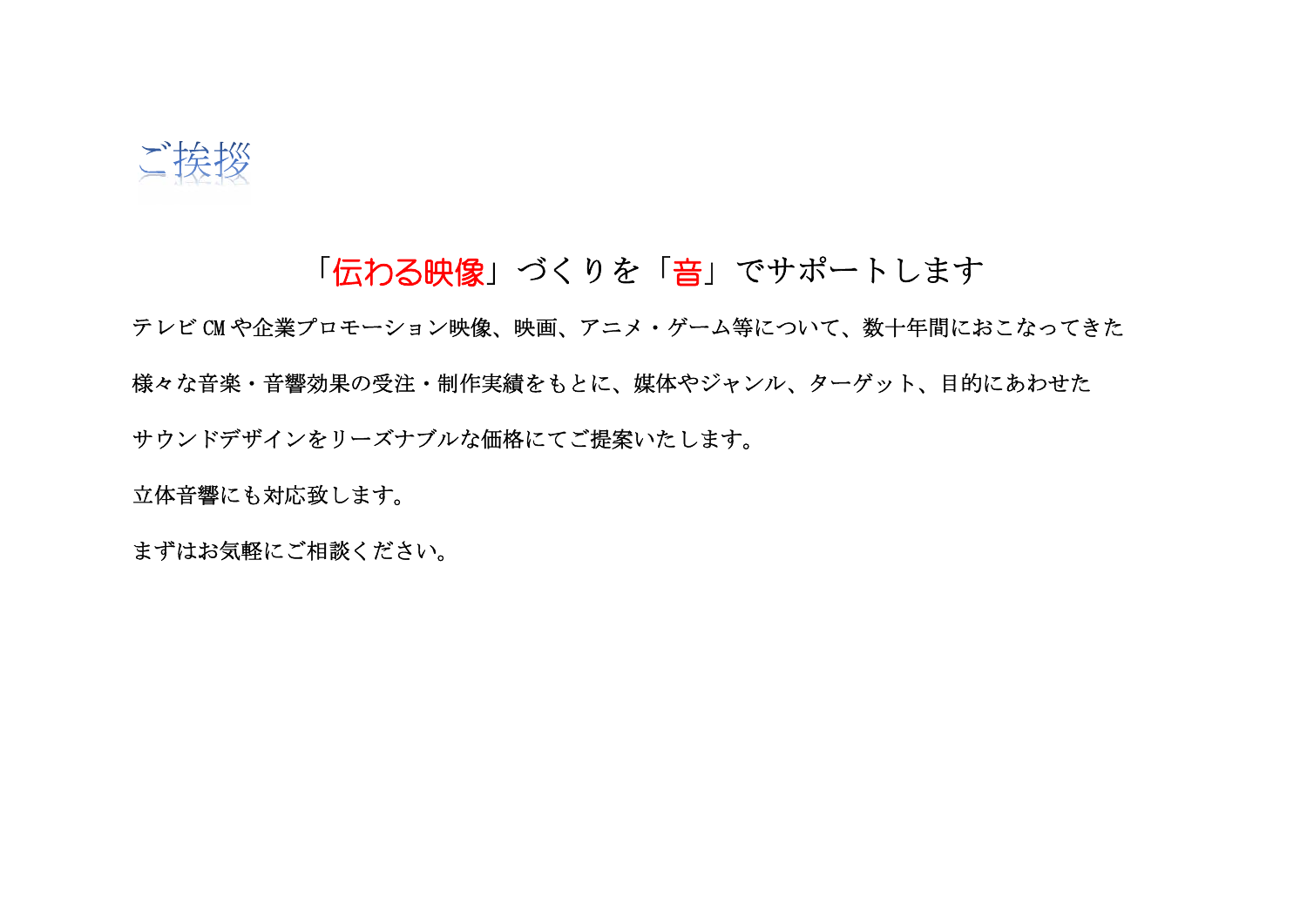

- 社名 有限会社 audio studio 響 [audio studio HIBIKI Inc.]
- 設立 平成 18 年 4 月 18 日(2006 年)
- 代表取締役 梶野 俊夫
- 本社 埼玉県朝霞市根岸台
- URL http://sthibiki-inc.com
- E-mail info@sthibiki-inc.com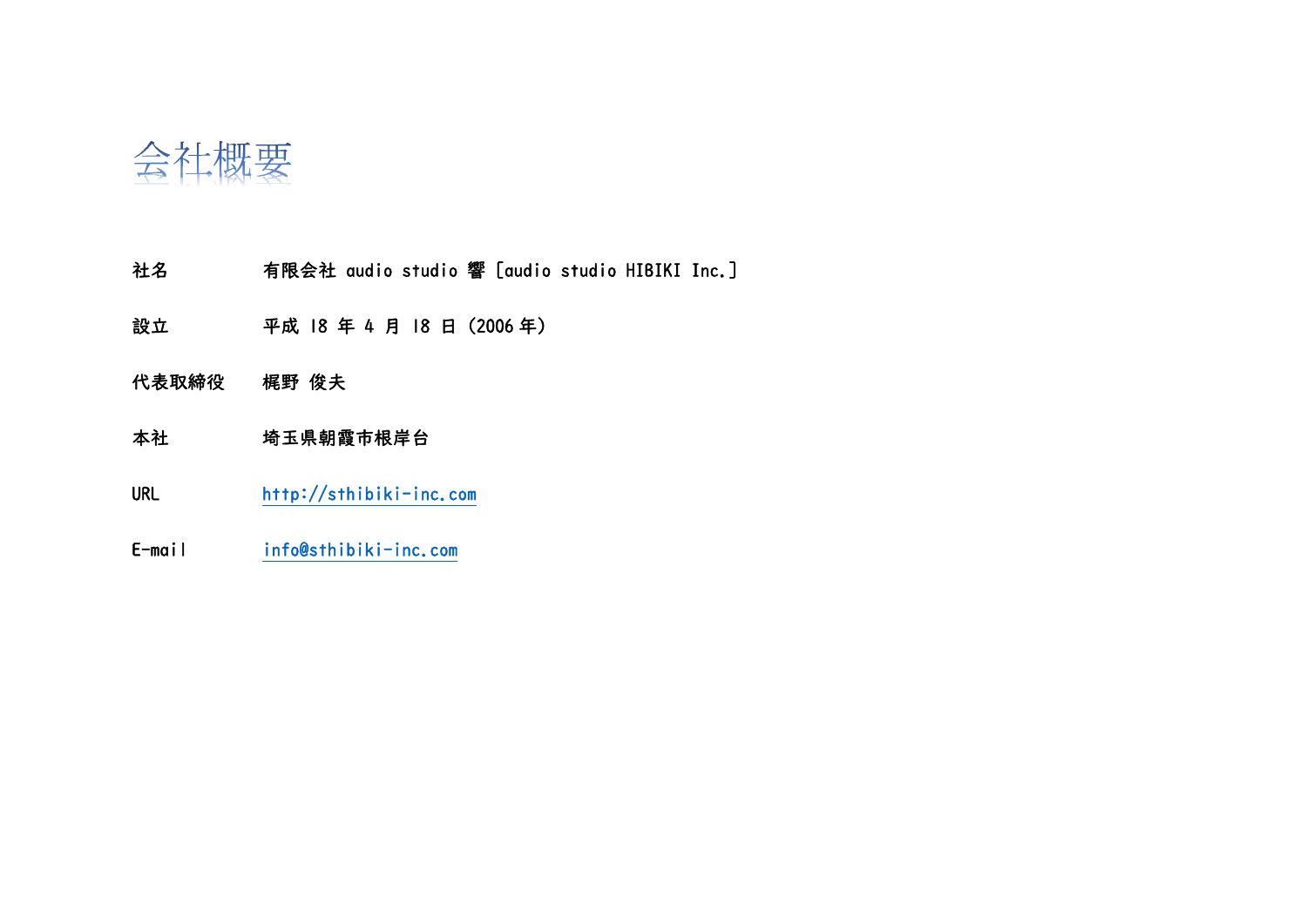

- 〇映像・オーディオドラマなどの音響効果(効果・選曲)・ミックス※1
- 〇ゲーム・遊技機の音響効果※1
- 〇フォーリーアーティスト/フォーリー・レコーディング※2
- 〇アンビソニックのディレクション・音響効果・ミックス(VR など)
- 〇バイノーラルのディレクション・音響効果・ミックス(オーディオドラマなど)
- 〇映画(サラウンド)の音響効果
- 〇ナレーター・声優のキャスティング、アフレコ※3
- 〇セリフの編集
- 〇効果・音楽、1 曲でも承ります。

※1 作曲もしております。

- ※2 場合によってはフォーリースタジオで録音致します。(スタジオ費をご請求致します。)
- ※3 スタジオ費と必要な場合には音響監督の手配も致します。

ご不明、お困りの点がございましたら何なりとお申し付けください。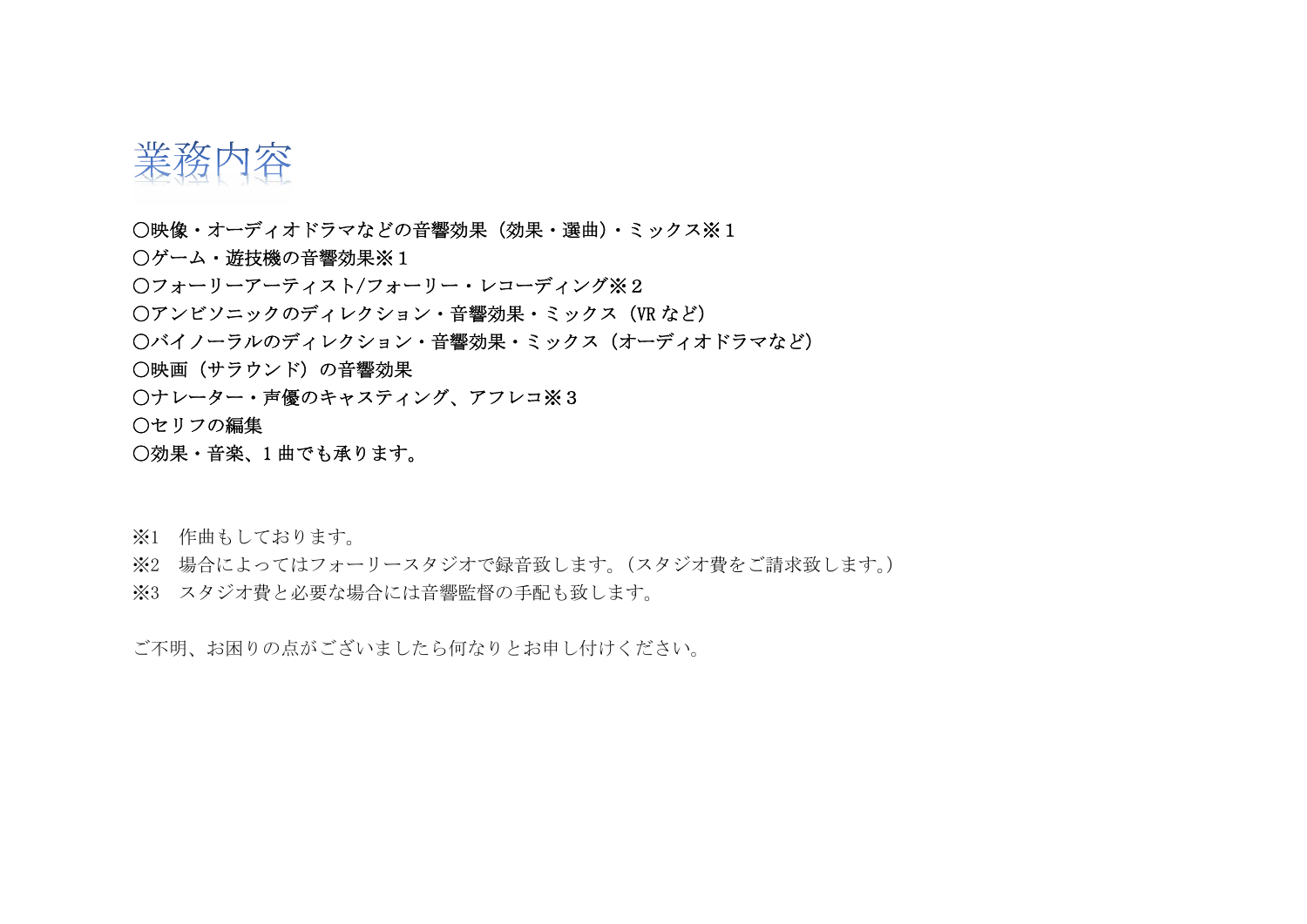## Equipment List -Hardware-

| Digital I/O           |                     |                              | Computer           |                                |
|-----------------------|---------------------|------------------------------|--------------------|--------------------------------|
| <b>Avid</b>           | HD OMNI             |                              | <b>Apple</b>       | i7/32GB/macOS Monterey         |
| audient               | iD22                |                              | <b>HP</b>          | i7/16GB/Windows10 Professional |
| <u>Microphone</u>     |                     |                              | <u>Synthesizer</u> |                                |
| <b>Shure</b>          | <b>SM58</b>         |                              | Yamaha             | DX7                            |
| <b>AKG</b>            | C3000               |                              |                    | <b>TX81Z</b>                   |
| <b>RØDE</b>           | NT4                 |                              | <b>Roland</b>      | $MKS-50$                       |
|                       | NTG4                |                              |                    | U110                           |
| <b>LEWITT</b>         | LCT240PRO           |                              | <b>Korg</b>        | <b>MS2000R</b>                 |
| Roland                | <b>CS0-10EM</b>     | <b>Binaural Mic</b>          |                    |                                |
| <b>Speaker</b>        |                     |                              |                    |                                |
|                       | 8020A x2            |                              |                    |                                |
| Genelec<br>KRK        | RP5G2<br>$\times 5$ | <b>Surround System</b>       |                    |                                |
|                       | <b>10S</b>          | <b>Surround System</b>       |                    |                                |
| <b>Amplifier</b>      |                     |                              |                    |                                |
| <b>ONKYO</b>          | TX-NR727            |                              |                    |                                |
| <b>Multi Effector</b> |                     |                              |                    |                                |
| Yamaha                | <b>SPX990</b>       |                              |                    |                                |
| <b>Patch Bay</b>      |                     |                              |                    |                                |
| <b>Behringer</b>      | PX3000              |                              |                    |                                |
|                       |                     |                              |                    |                                |
| Recoder               |                     |                              |                    |                                |
| <u>ZOOM</u>           | H6 Black            |                              |                    |                                |
|                       | $H3-VR$             | Binaural/Ambisonics/Surround |                    |                                |
| <b>Roland</b>         | R <sub>9</sub>      |                              |                    |                                |
|                       |                     |                              |                    |                                |
|                       |                     |                              |                    |                                |
|                       |                     |                              |                    |                                |
|                       |                     |                              |                    |                                |

2022.6.13